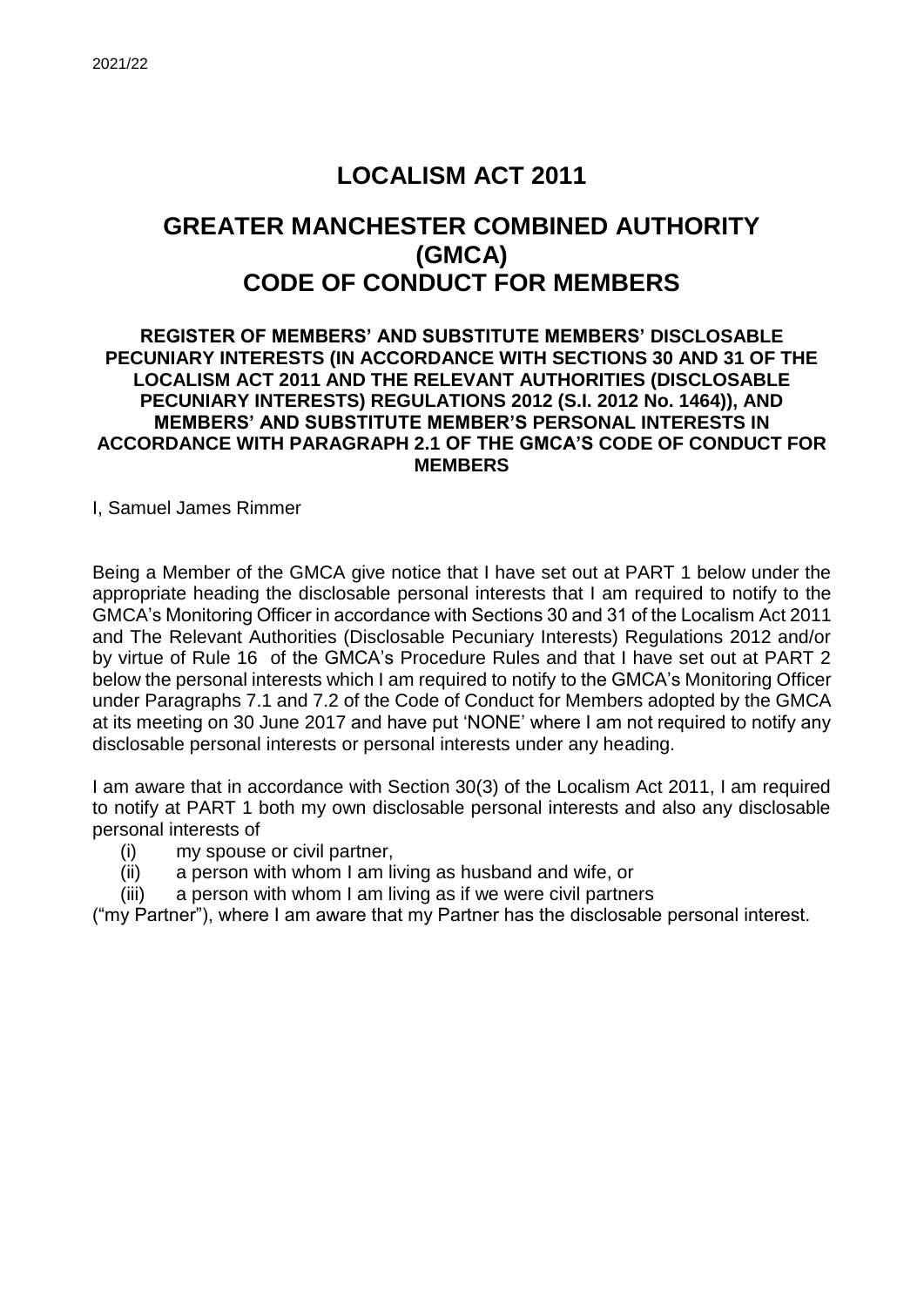## **PART 1**

## **DISCLOSABLE PECUNIARY INTERESTS**

#### **1. ANY EMPLOYMENT, OFFICE, TRADE, PROFESSION OR VOCATION CARRIED ON FOR PROFIT OR GAIN.**

| <b>Employed as Office Manager for Chris</b><br><b>Green MP</b><br><b>Councillor on Bolton Council</b> |  |
|-------------------------------------------------------------------------------------------------------|--|
|                                                                                                       |  |
|                                                                                                       |  |

*NB: You need to include details of any employment or business in which you or your Partner are engaged. Employees should give the name of their employer. You should give the name of any company of which you or your Partner are a partner or remunerated director. Where you or your Partner hold an office, give the name of the person of the body which appointed you or your Partner (in the case of a teacher in a maintained school – the local education authority; in the case of an aided school – the school's governing body)*

### **2. SPONSORSHIP**

**None**

*NB You must* declare *any payment or provision of any other financial benefit (other than from the GMCA) made or provided to you in respect of any expenses incurred by you in carrying out your duties as a Member / Substitute Member of the GMCA or one of its Committees, or towards your election expenses, within the period of 12 months ending with the day on which you give your notification to the GMCA's Monitoring Officer for the purposes of Section 30(1) of the Localism Act 2011 and/or by virtue of Rule 18 of the GMCA's Procedure Rules. This includes any payment or financial benefit from a trade union within the meaning of the Trade Union and Labour Relations (Consolidation) Act 1992.* 

### **3. CONTRACTS WITH THE GMCA**

| <b>Member</b> | <b>Partner</b> |
|---------------|----------------|
| <b>None</b>   | N/A            |
|               |                |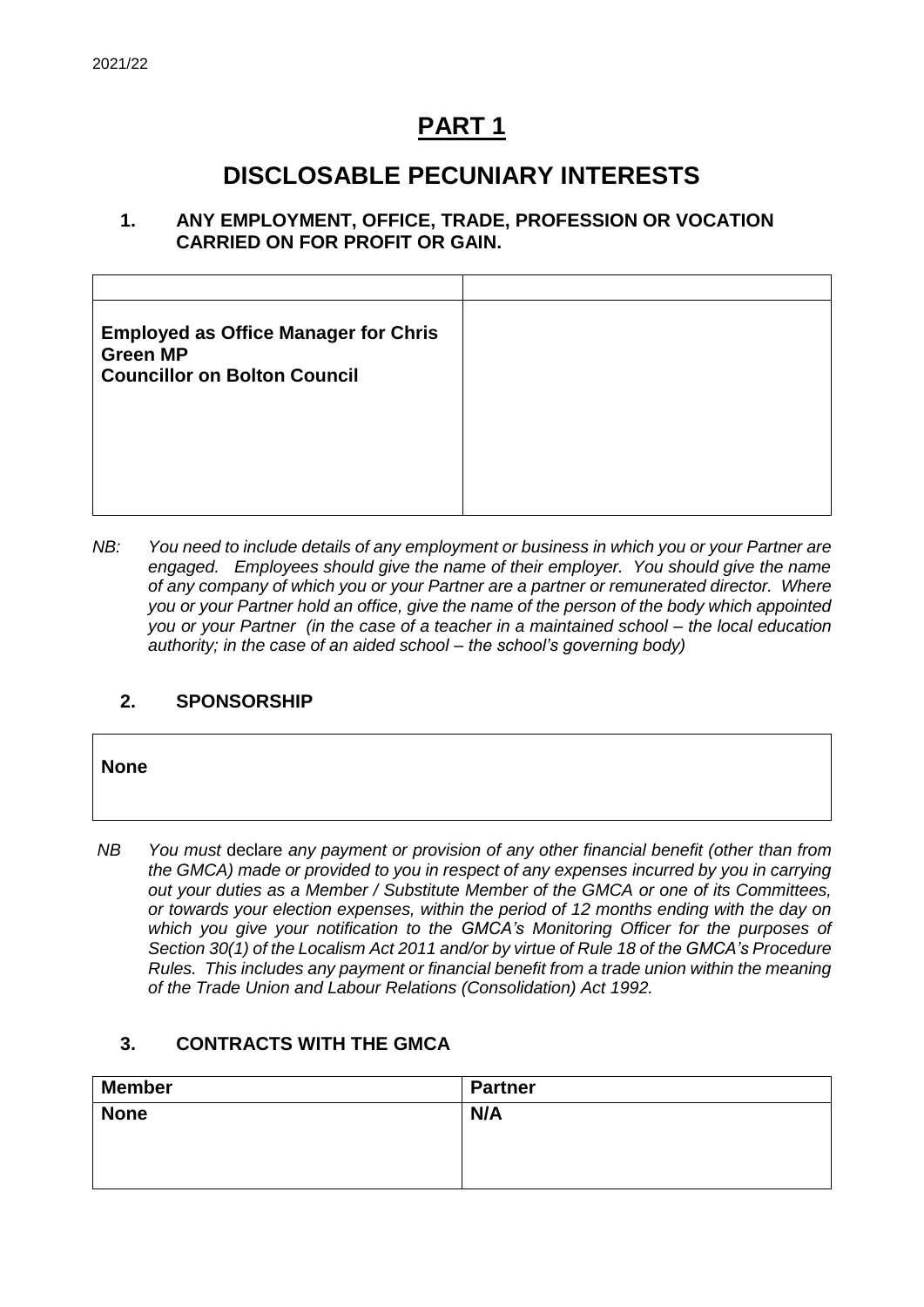- *NB You should describe all contracts of which you are aware, which are made between the GMCA and* 
	- *(i) either yourself or your Partner or*
	- *(ii) a body in which you or your Partner have a beneficial interest (being a firm in which you or your Partner is a partner, or a body corporate of which you or your Partner is a director, or in the securities of which you or your partner have a beneficial interest),*

*which are not fully discharged and which are contracts under which goods or services are to be provided or works are to be executed.*

*Please note that the reference to "securities" means "shares, debentures, debenture stock, loan stock, bonds, units of a collective investment scheme within the meaning of the Financial Services and Markets Act 2000 and other securities of any description, other than money deposited with a building society.*

#### **4. LAND IN THE AREA OF THE GMCA**

| <b>Member</b> | <b>Partner</b> |
|---------------|----------------|
| <b>None</b>   | N/A            |
|               |                |
|               |                |
|               |                |
|               |                |
|               |                |

*You should include any land (including houses, buildings or parts of buildings and any interests as mortgagee) within the GMCA's boundaries in which you or your Partner, either alone or jointly, have a proprietary interest for your or your Partner's benefit. You should give the address or brief description to identify it. If you live within the GMCA's boundaries you should include your home under this heading either as owner, lessee or tenant. You should also include any property from which you or your Partner receive rent, or of which you or your Partner are the mortgagee.*

#### **5. LICENCES TO OCCUPY LAND**

| <b>Member</b> | <b>Partner</b> |
|---------------|----------------|
| <b>None</b>   | N/A            |
|               |                |
|               |                |
|               |                |
|               |                |
|               |                |

*NB You should include any land (including buildings or parts of buildings) within the GMCA's boundaries which you or your Partner have a right to occupy for 28 days or longer (either alone or jointly with others). You should give the address or a brief description to identify it.*

#### **6. CORPORATE TENANCIES**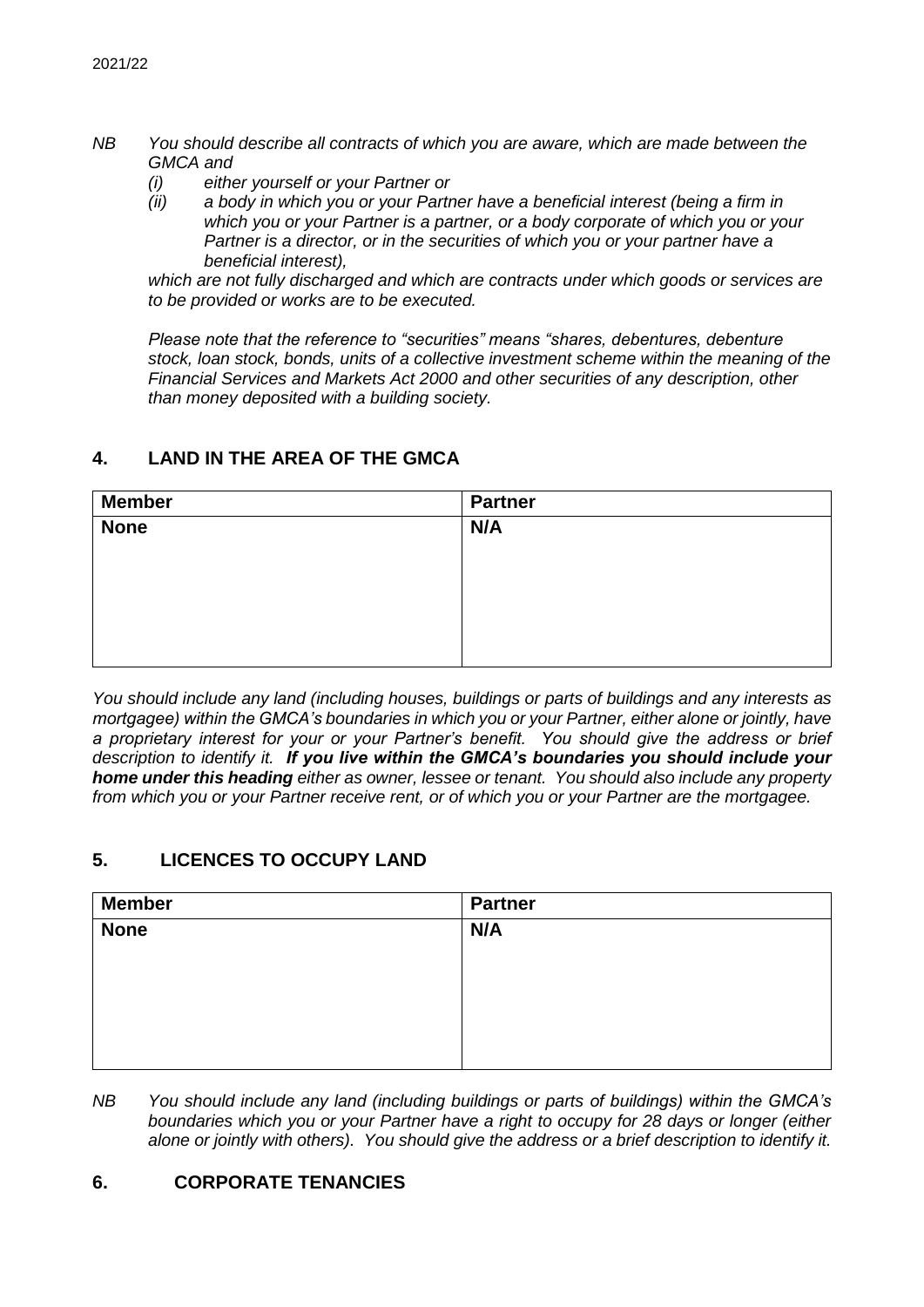| <b>Member</b> | <b>Partner</b> |
|---------------|----------------|
| <b>None</b>   | N/A            |
|               |                |
|               |                |
|               |                |
|               |                |
|               |                |
|               |                |
|               |                |

*[NB You should list here any tenancies of properties of which you are aware, where the landlord is the GMCA and the tenant is a body in which you or your Partner have a beneficial interest (being a firm in which you or your Partner is a partner, or a body corporate of which you or your Partner is a director, or in the securities of which you or your partner have a beneficial interest).* 

## **7. SECURITIES**

| <b>Member</b> | <b>Partner</b> |
|---------------|----------------|
| <b>None</b>   | N/A            |
|               |                |
|               |                |
|               |                |
|               |                |
|               |                |
|               |                |
|               |                |
|               |                |

- *NB You should list here any beneficial interest of you or your Partner in securities of a body where –*
	- *(a) that body (to your knowledge) has a place of business or land within the GMCA's boundaries; and*
	- *(b) either –*
		- *(i) the total nominal value of the securities held by you or your Partner exceeds £25,000 or one hundredth of the total issued share capital of that body; or*
		- *(ii) if the share capital of that body is of more than one class, the total nominal value of the shares of any one class in which you or your Partner has a beneficial interest exceeds one hundredth of the total issued share capital of that class.*

*Please note that the reference to "securities" means "shares, debentures, debenture stock, Loan stock, bonds, units of a collective investment scheme within the meaning of the Financial Services and Markets Act 2000 and other securities of any description, other than money deposited with a building society.*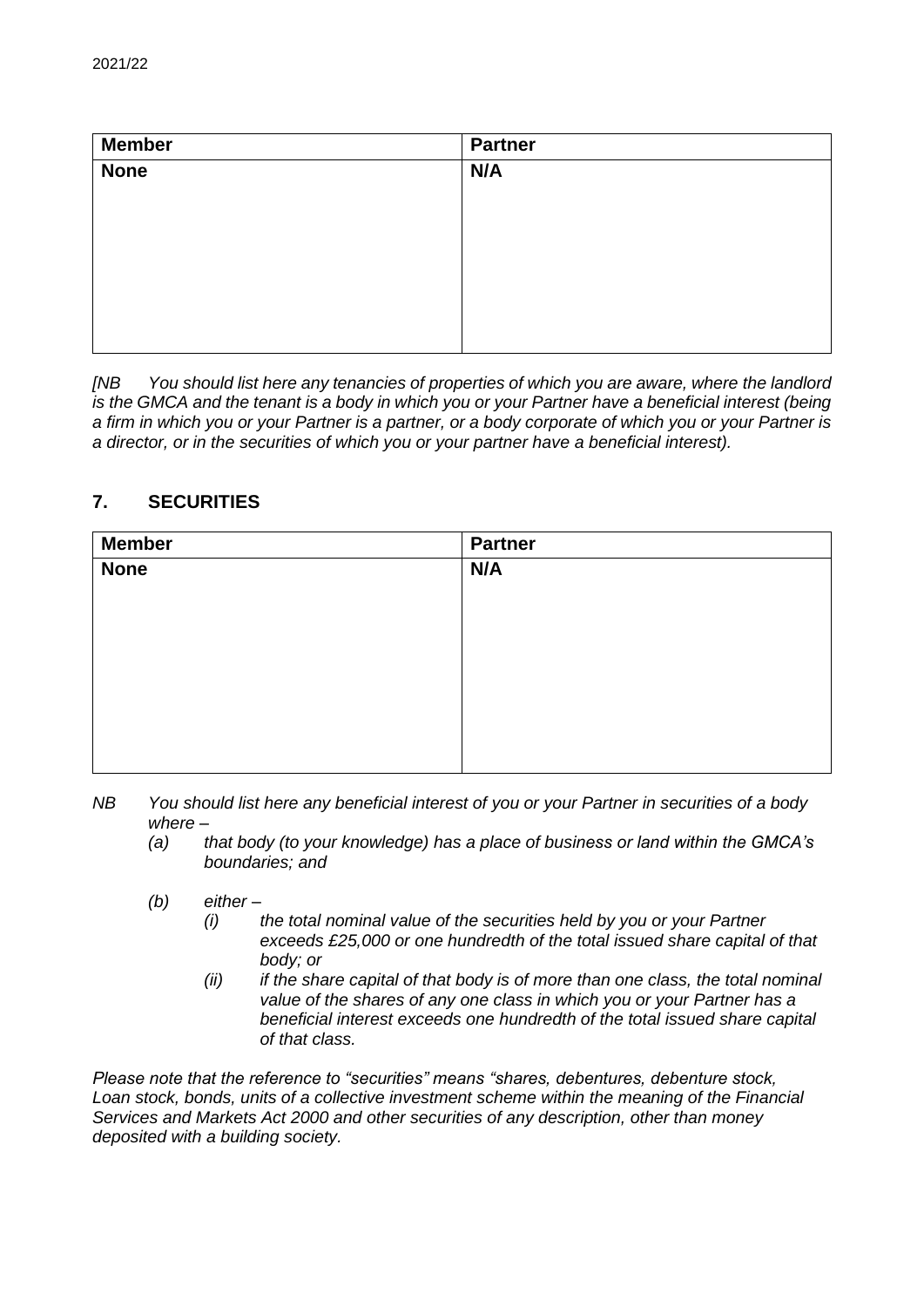## **PART 2**

## **PERSONAL INTERESTS**

### **1. BODIES TO WHICH YOU ARE APPOINTED OR NOMINATED BY THE GMCA**

#### **None**

- *NB You should record here details of your position of general control or management, in any –*
	- *Body to which you have been appointed or nominated by the GMCA as its representative.*

#### **2. INTERESTS IN CHARITIES, SOCIETIES AND OTHER BODIES**

Sitting Magistrate on the Lancashire and Cumbria Bench.

- *NB You should record here details of your position of general control or management, in any –*
	- *Public authority or body exercising functions of a public nature;*
	- *Company, industrial and provident society, charity, or body directed to charitable purposes. (Freemasons should include here membership of the Masonic Grand Charity)*
	- *Body whose principal purposes include the influence of public policy, including party associations, trade union or professional association.*

### **3. GIFTS AND HOSPITALITY**

**None**